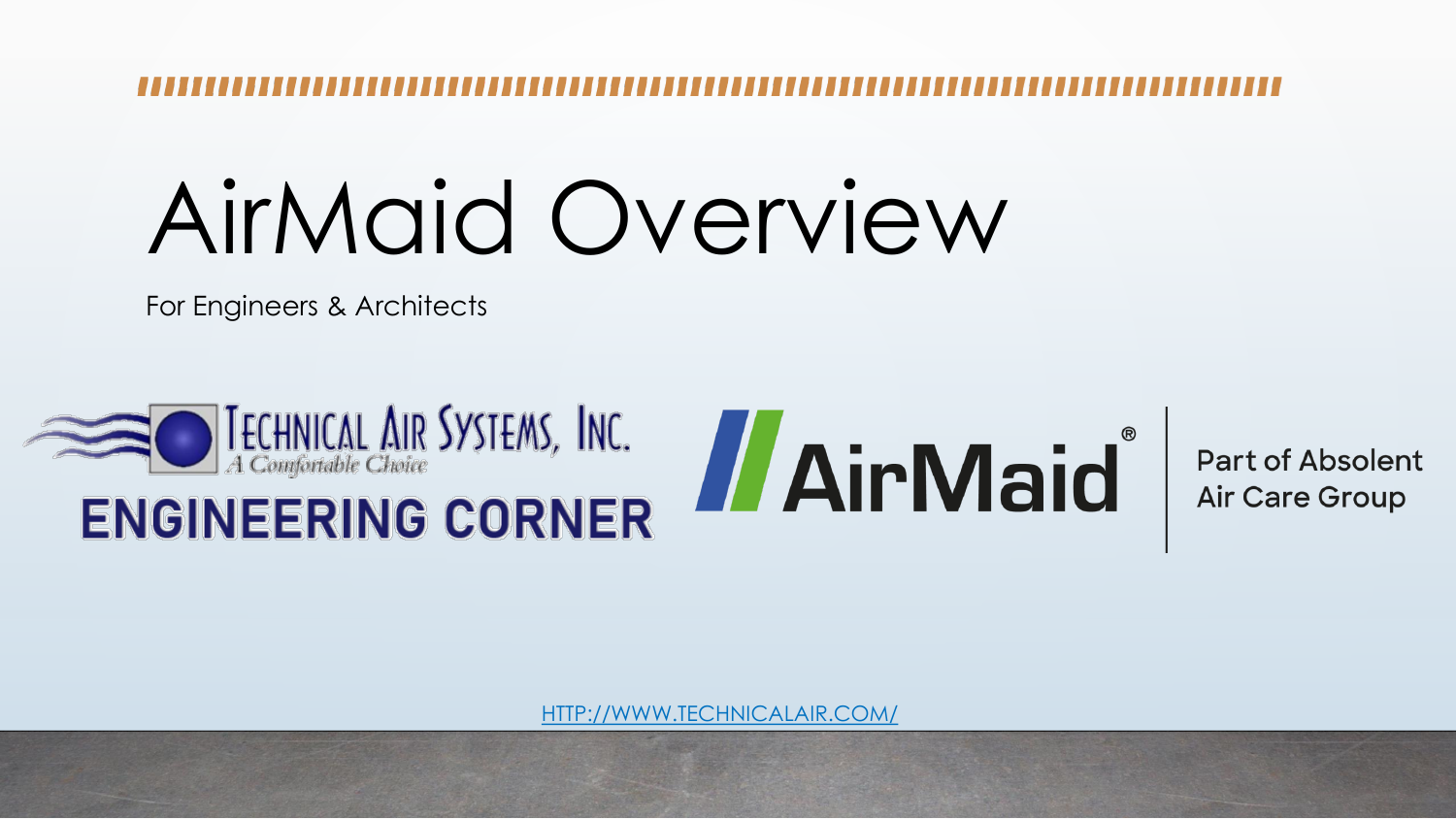#### What is AirMaid?

- Ozone-gas based cleaning system designed explicitly for easy connection to either new or existing commercial kitchens exhaust ventilation systems
- Ozone is an extremely effective oxidant
	- more so than oxygen or chlorine
- Using ozone to treat grease/odor in commercial kitchen exhausts is not new
	- Manufacturers sell kitchen hoods containing ultraviolet lamps which generate ozone
- AirMaid is mounted outside the greasy airstream, is the size of a microwave oven and almost maintenance free
- 170+ US installations (15+ in NYC)
- 4500+ installations worldwide









**Part of Absolent Air Care Group**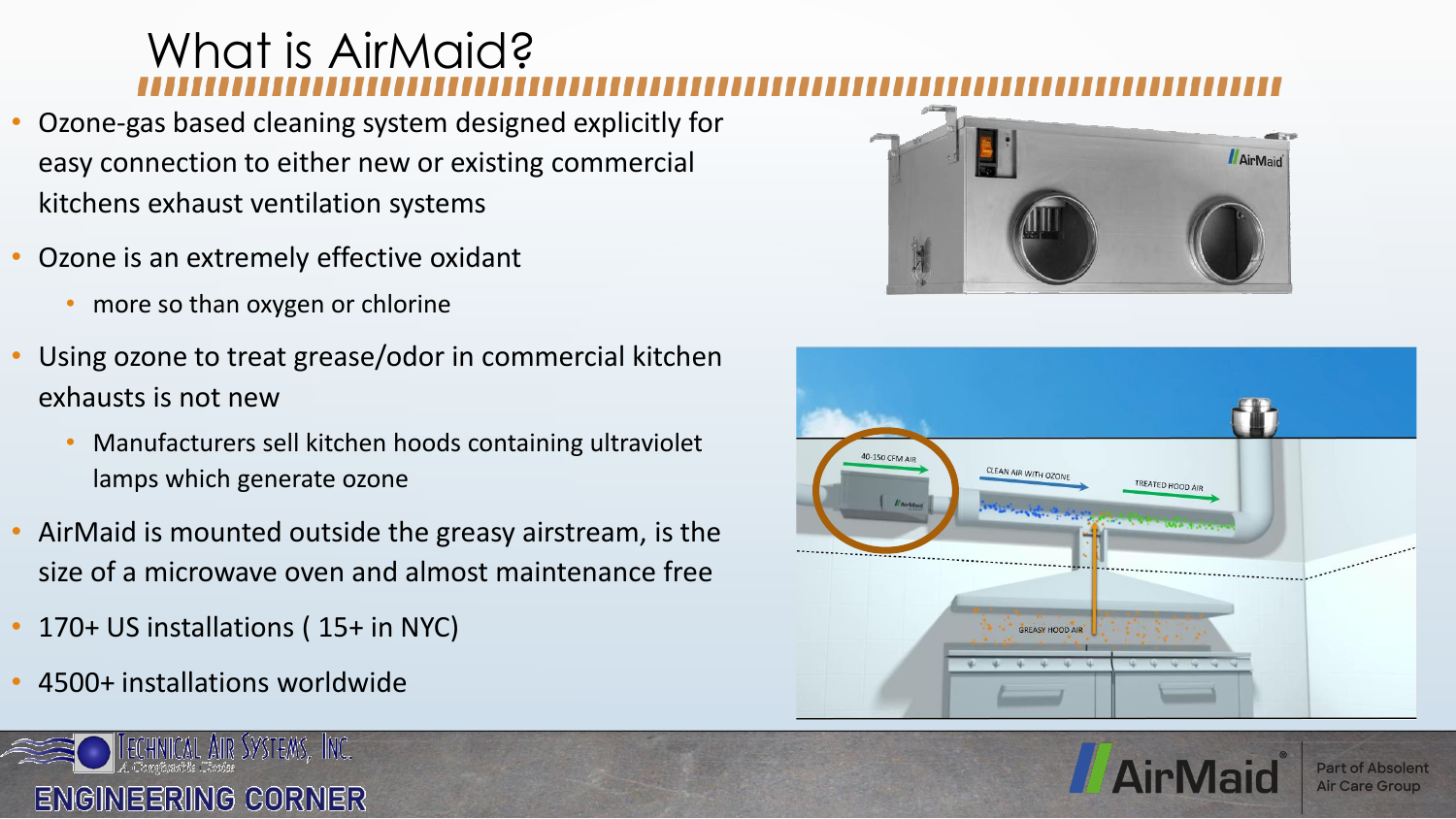### How AirMaid Works



TECHNICAL AIR SYSTEMS, INC.

ENGINEERING CORNER

- AirMaid is a passive device
	- Requires no moving parts/consumables other than electricity to produce ozone
- One or more sets of electrodes inside the unit are energized with a high voltage, high frequency, yet low current energy field.
- 40-150 cfm per generator of "bleed air" is drawn through the generator and between the electrodes.
- The high energy field generates ozone from the atmospheric oxygen in the bleed air, which is then drawn into the exhaust airstream near the hood connection
	- AirMaid unit is never exposed to the kitchen affluent
- Ozone performs the same chemical oxidation process that atmospheric oxygen O2 does, but at a much faster rate
	- Third oxygen atom in ozone is connected with a weak atomic bond

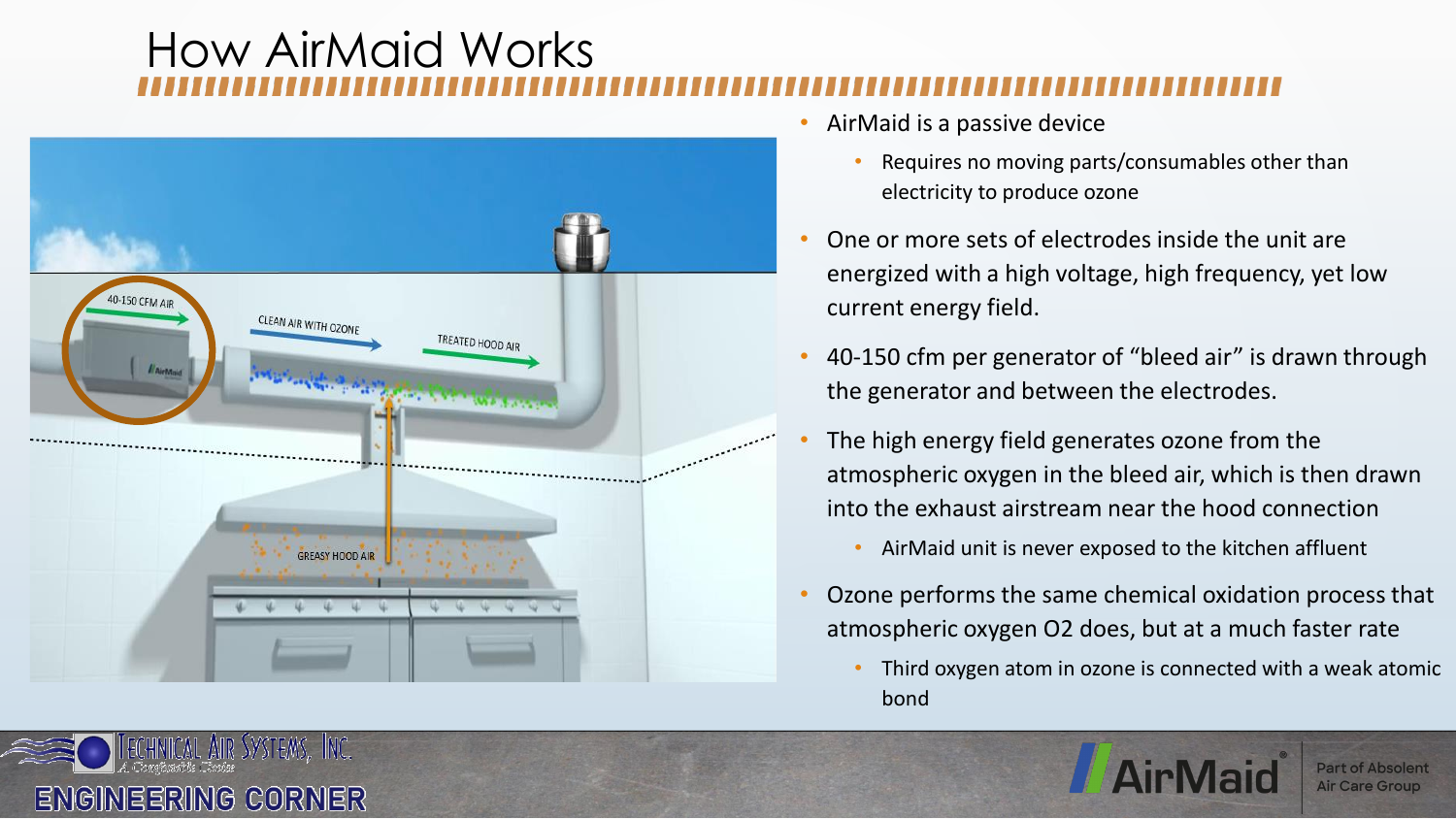#### How AirMaid Works *Regarding Grease*

- Grease, cooking oils and animal fats are long-chain hydrocarbons (carbon and hydrogen >99.9% by weight)
- Other components include sulfur, oxygen and other elements
- When exposed to ozone, hydrocarbon chains slowly break down into smaller components
	- Dry minerals, water vapor and carbon dioxide
		- Same by-products that occur from natural oxidation of these materials, yet at a highly accelerated rate
	- Some residue can remain in the ducts
		- Dry, non- flammable minerals left behind from oxidation of grease







**Air Care Group**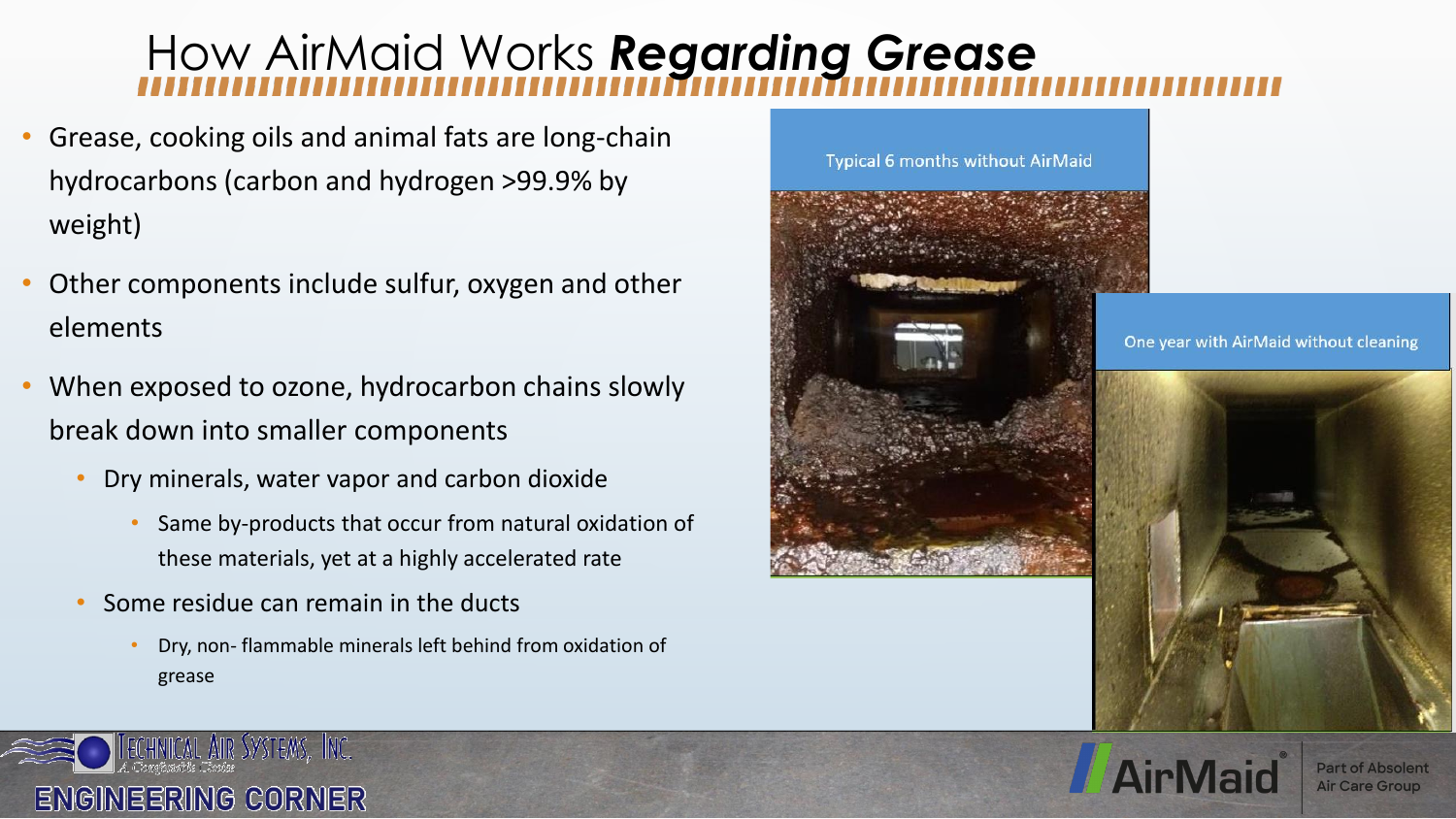## How AirMaid Works *Regarding Cooking Odor*



ENGINEERING CORNER

- Primary odorous components in restaurant exhaust:
	- **Sulfur compounds** 
		- Highly reactive with Ozone
		- Reaction Occurs about as quickly as the molecules con collide with each other
	- **Acetaldehydes**
		- Larger molecules
		- Require more work to break down
- Result of ozone oxidation of these compounds are primarily:
	- Water vapor
	- Sulfur oxides
	- Salts
	- All are common, natural compounds found in the environment with significantly less odor

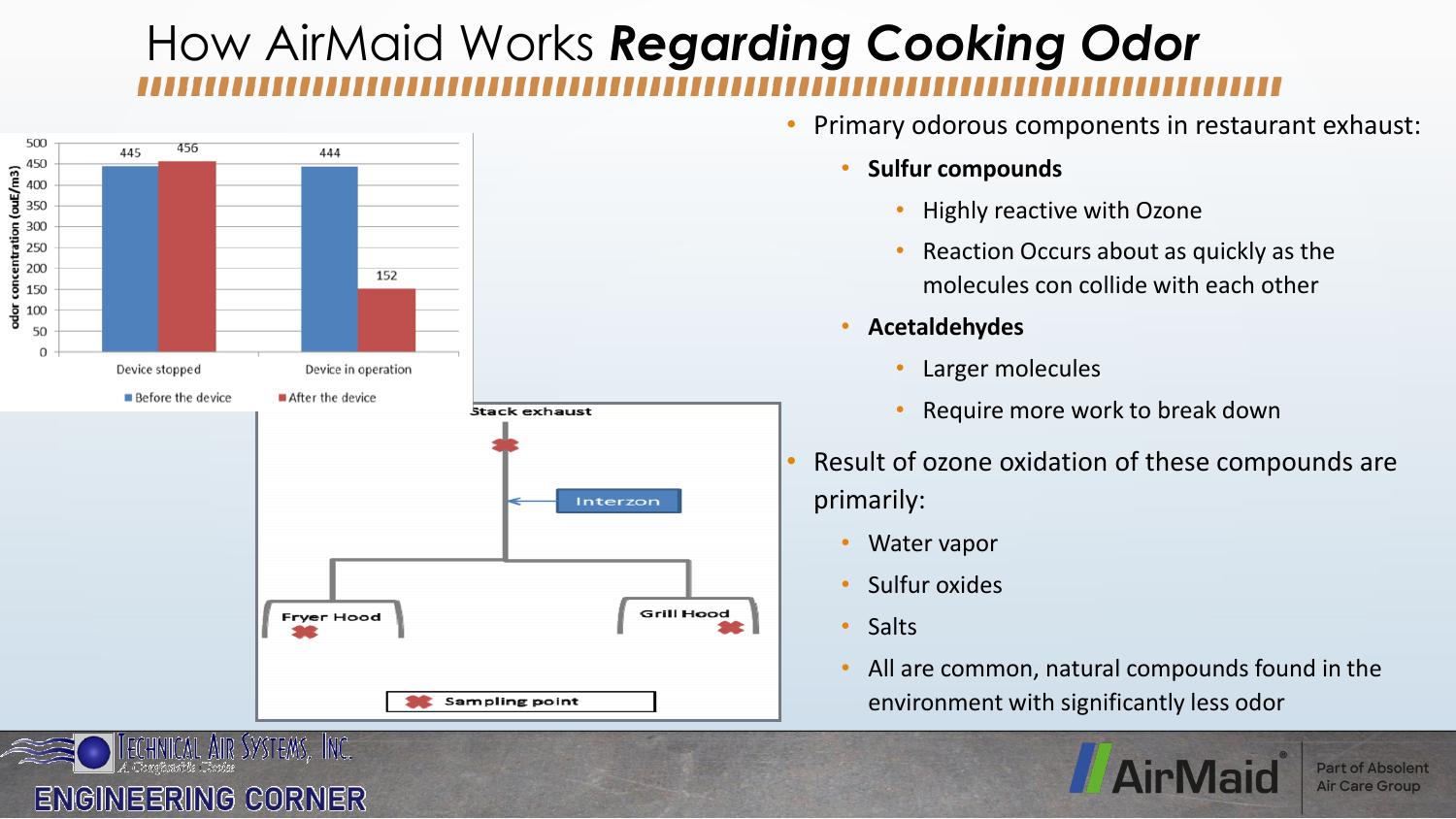#### Reduced Duct Cleanings & Fire Risk

**CLEANED** 

- By reducing grease inside the ducts, maintenance companies have significantly less cleaning to carry out
	- Depending on length/complexity of the ducts, savings can be significant for the restaurant or building maintenance company
- Grease inside restaurant kitchen exhaust ducts has about the same energy equivalent as diesel fuel
	- By maintaining a low level of this combustible material inside the ducts, fire safety in the facility is markedly improved







**CLEANING** 

**CLEANING**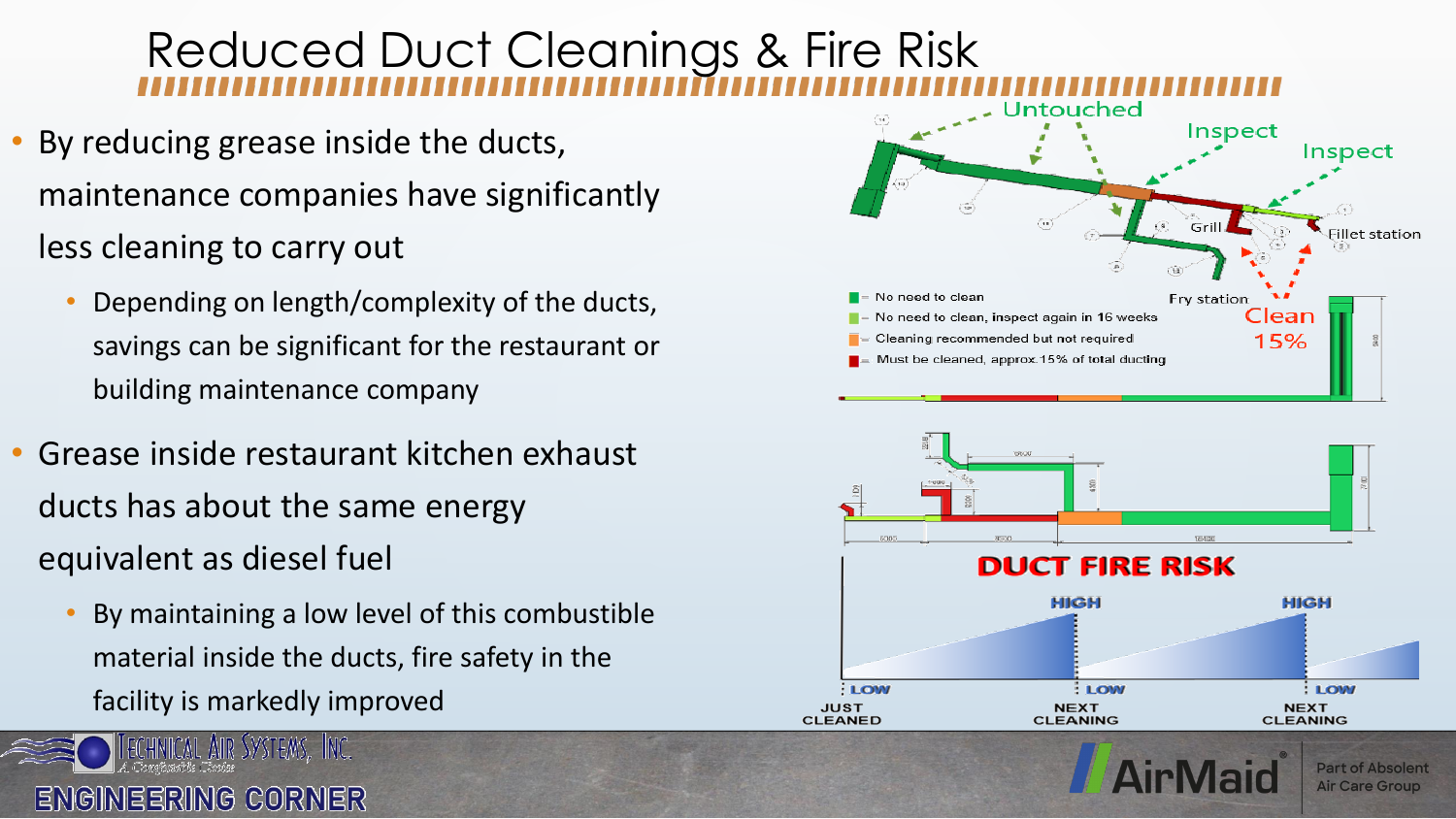#### Importance of 2 Second "Dwell Time"



VSTEMS, INC.

ENGINEERING CORNER

- **Dwell Time** the importance of the ozone having enough time to react with the odor particles in the duct airstream.
	- In order to obtain "good" results for the reduction of cooking odor, **there should be at least two (2) seconds of dwell time** for the ozone mixed in the duct airstream to react with the air traveling through the duct, before it is expelled into the environment
- A longer dwell time will provide better results
- In the case of a multiple-hood or multiple-duct run you must choose the shortest dwell time of the group
	- This is the dwell time for the air traveling from the hood closest to the point of exhaust
	- Actual calculations must be made taking into account each hood's airflow and the dimensions of its ducts
- Methods that can be used to increase dwell time:
	- Increasing duct dimensions, resulting in reduced velocity
	- Adding additional ducting, either indoors or outdoors
	- creating a "reaction chamber"
	- consider keeping an existing fire-rated PCU in place
		- re-appropriating it as a "reaction chamber"

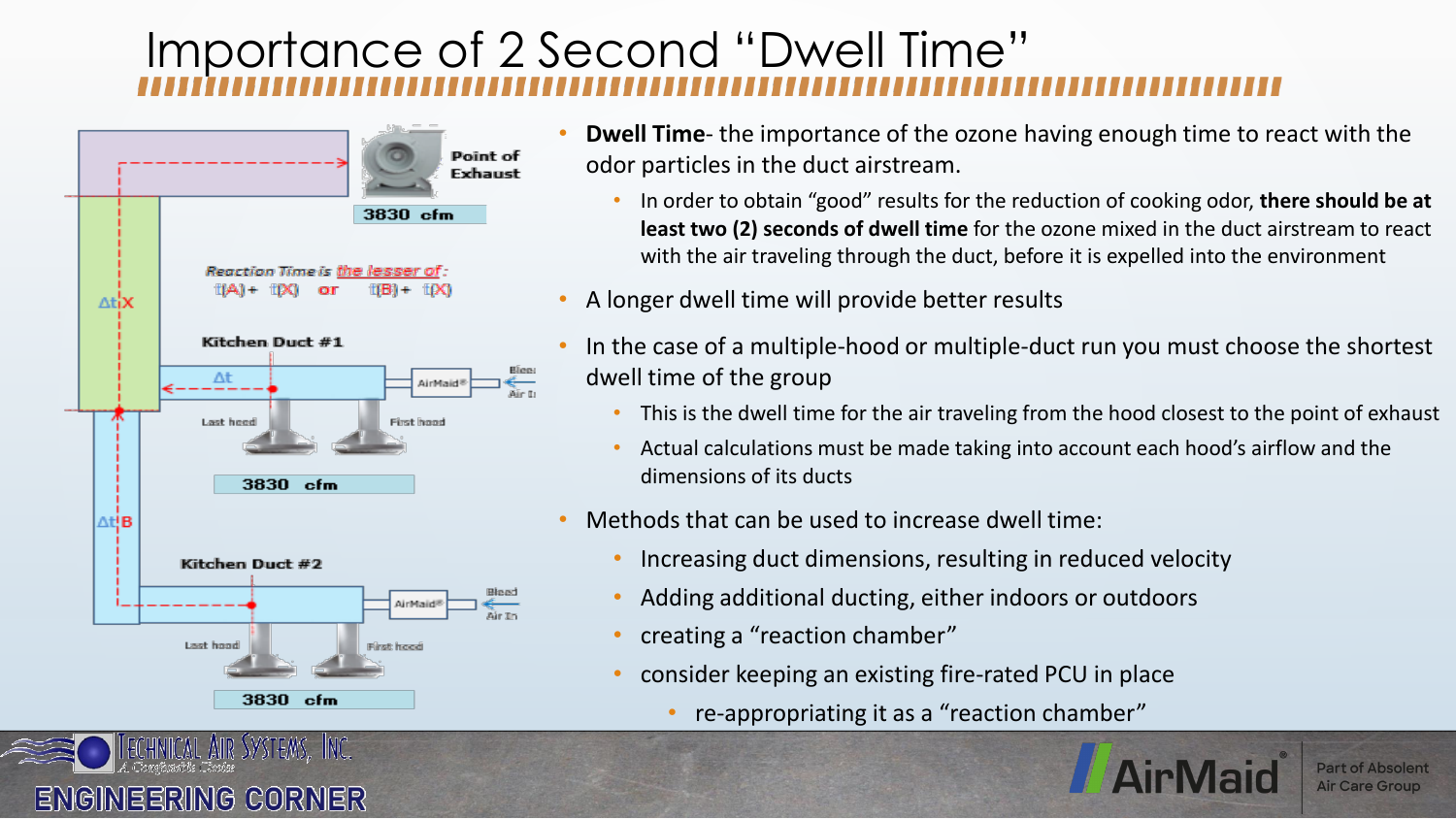### Limitations of Ozone in Exhaust Applications



- **Can ozone reduce the smoke or soot generated by solid fuels, or by seared or burnt foods?**
	- Smoke and soot are fully combusted materials, so the answer to this question is no, these particles cannot be broken down by ozone.
	- Any residual soot properly treated with ozone is usually minimal, non flammable, and very easily removed.
	- In a solid fuel application/cooking process generates smoke, conventional filtration such as carbon filters could be used in conjunction with ozone
		- The ozone in the airstream can extend the life of such filters by oxidizing away airborne grease they may collect

#### • **Can Ozone reduce the odor of smoke or soot?**

- Ozone cannot effectively reduce smoke odor in the minuscule time it is within an exhaust duct
- This is a process which requires long-term exposure of hours to even days





**Part of Absolent Air Care Group**